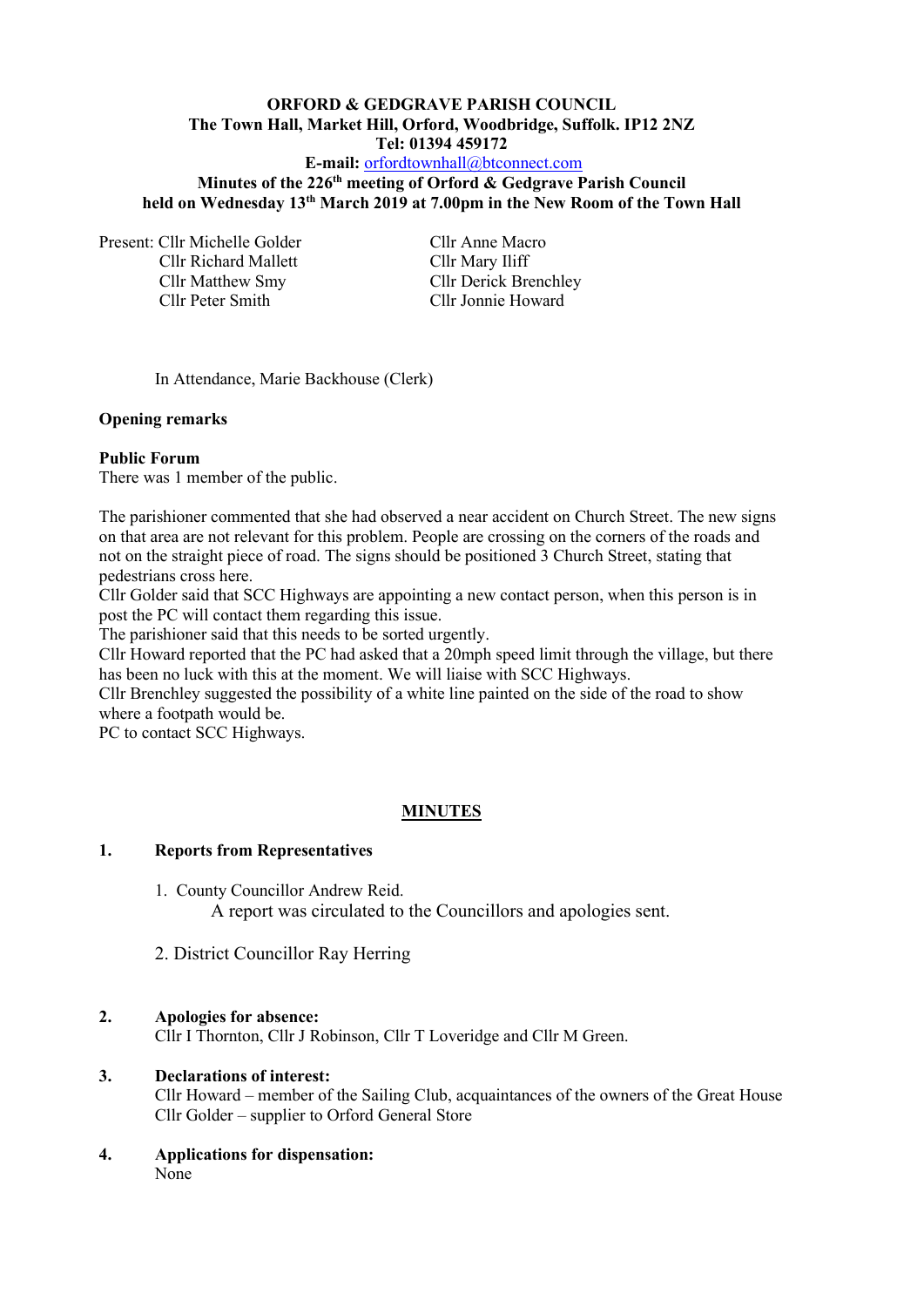# 5. It was unanimously agreed that the minutes of the 225<sup>th</sup> Parish Council Meeting held **on Wednesday 13th February 2019**

Cllr Smy asked that the section stating, 'asked if the second home owners are required to pay council tax' could be amended to say, 'asked if there was a loop hole in the business tax which meant they did not have to pay.' This was agreed by all, Clerk to amend the minutes.

# Ray Herring arrived 7.10pm.

Cllr Golder asked if Ray Herring would like to give his report.

Ray Herring said that The Rec Hut Committee had received £1500 for the floodlights on the tennis courts. The Enabling Community Budget is supporting Period Poverty by donating £18,000. The Election forms are being handed out, Orford does well for candidates. These are taking place on the 2nd May 2019. A cycling tour will be coming to the area again this year, this may not come that close to Orford. The Local Plan was approved last month, this will now go for examination over the next nine months. The new Council starts on the 1<sup>st</sup> April. There will be new logos on all the vans and paperwork, everything is going according to plan.

Cllr Golder thanked Ray Herring for attending, he left at 7.22pm.

# **6. Matters arising from the 225 th Parish Council Meeting held on 13th February 2019.** None

# **7. Finance**

7.1 The Council received, noted and approved the cheques and balances from  $1<sup>st</sup>$  February – 28<sup>th</sup> February 2019.

# **8. Planning**

# **DC/19/0723/TCA – Great House, Church Street, Orford**

This is a request to  $T1 - \text{Catalpa bignonioides} - \text{crown lift to } 5.2 \text{m}$  to cleat the highway and improve light to understory planting and fruit trees. Remove large diameter deadwood over 10mm in diameter. Prune crown spread over the road and orchard by approx.  $1.5m - 2m$  and blend to shape.

G1 – Laurus nobilis – reduce the height by approx. 4m back to previous points and trim lateral spread by approx 0.5m to improve light penetration to the orchard and improve boundary aesthetics.

T2 – Juglans regia – remove the two lowest lateral limbs and prune the remaining crown spread by approx. 1.5-2m to improve balance, shape and reduce shading over the orchard trees.

T3 – Quercus palustris – remove one low lateral limb and 2-3 secondary sub laterals to reduce the heavy shading over the orchard and improve crown balance from historic phototropism from the adjacent tree.

T4 – Fraxinus excelsior – pollard to a height of approx. 4m due to extensive decay in the main stem and lever arm stress at this point from the heavily over extended crown.

The Parish Council had no objections to this proposal.

# **DC/19/0646/LBC – 87 Market Hill, Orford, Suffolk**

This is a request for the replacement of dilapidated shop front to match existing. The Parish Council had no objection to this proposal.

# **Other notifications:**

The Great House

Two Parish Council representatives attended the SCDC Planning Committee Meeting regarding two applications relating to The Great House (DC/18/4844/FUL and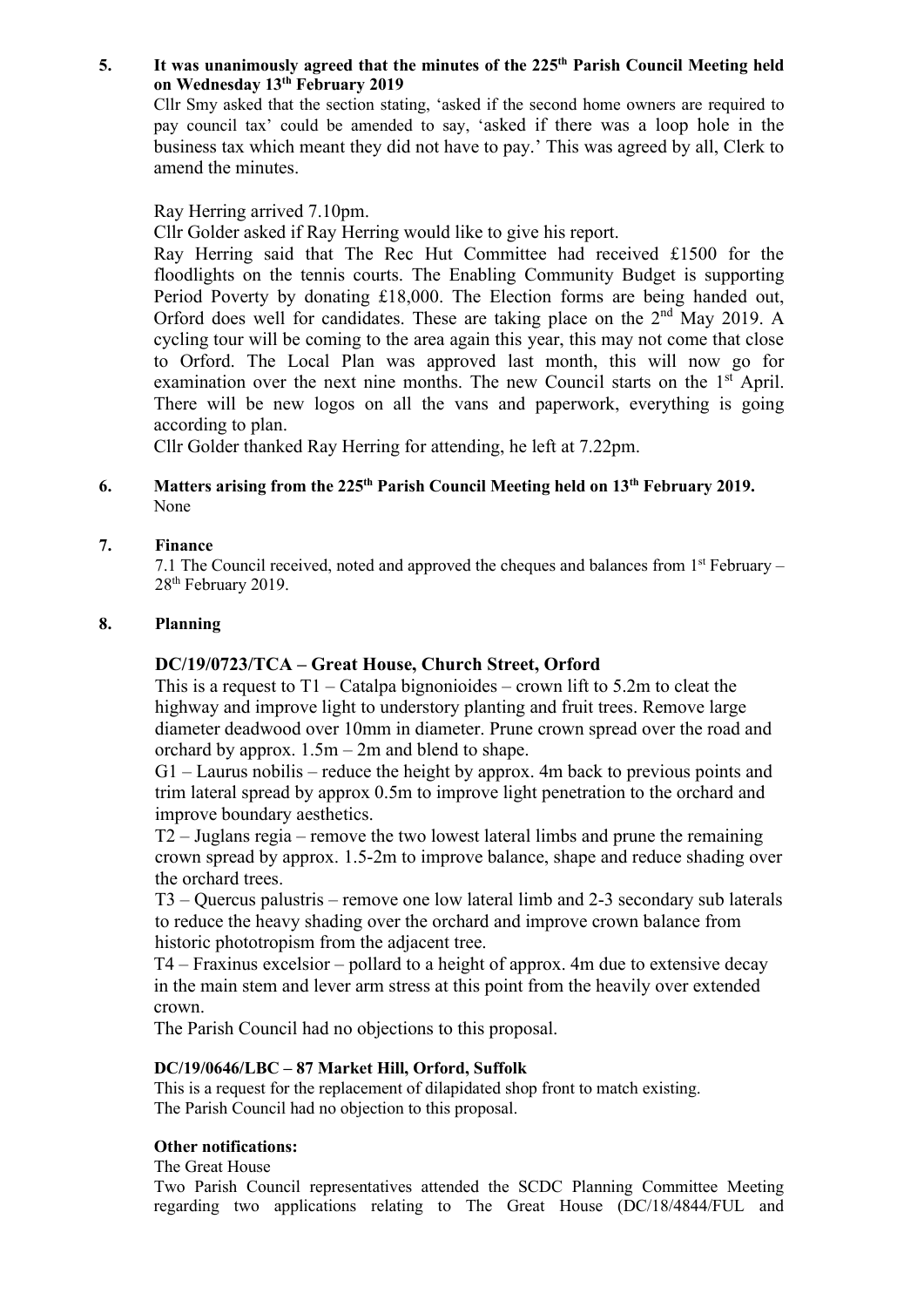DC/18/4845/LBC) both of which the PC opposes. The SCDC Planning Officer said at the meeting that the boundary wall surrounding TGH was not listed but this was subsequently found to be incorrect.

The Committee did not come to a decision regarding the two applications as Committee Members requested further information on various points raised in the OGPC report. The applications will therefore be discussed again at the next Planning Meeting. Cllr Howard asked if they gave any indication about whether the applications might be supported, but Cllr Iliff said they did not. The Parish Council is only allotted a three-minute slot for each application in which to put forward their views. There is much consternation in the village about both applications as well as concerns about the Broad Street village green.

All the Councillors agreed that the two PC representatives should attend the meeting on the 21/03/19, and that if necessary, it would be alright for them to make last minute changes to their report.

Cllr Golder thanked them both for attending the meeting.

#### **9. Parish Council Business: -**

#### **(1) New mower quotes**

Cllr Golder reported that A Golder had been to source a new mower. He had looked at 2 mowers, one costing £800 including VAT, and the other (which was a bit smaller), to cost £500 including VAT. The £800 mower was very similar to the existing one he has.

Cllr Howard proposed that we purchase the £800 mower, this was seconded by Cllr Smith and agreed by all.

Cllr Golder informed the Councillors that we had also collected some quotes for the painting of the recreation ground swings and roundabout.

Cllr Golder asked the Clerk to leave at this point, but the majority of the Councillors agreed it was not necessary.

It was agreed some time last year to have these items repainted, quotes from last year included one for £1200 and one for £505. Two new quotes had been received and these were £575 and £469. All these quotes were for labour and paints. The four quotes were discussed. The budget has enough money for this work to take place.

Cllr Smy said that it was important to prime the metal work before painting it as it will help to prevent the rust.

After some discussion it was agreed to vote on two of the quotes. There was an equal vote for £575 and £469 (3 Councillors for each one, with two Councillors abstaining), it was agreed to defer the decision until the next PC meeting.

#### **(2) Village Greens**

Cllr Iliff said that the situation of registering the knoll and the track was becoming difficult. The statements of truth forms could be used to register the knoll but not the track. The track is a right of way and could be more complicated to prove it is used for recreational purposes. The track, however, is more important and we could consider registering ownership of it.

Cllr Howard commented that it is worth trying to register the knoll.

Clerk to email the 'Statement of Truth forms' to all the Councillors.

#### **(3) Friends Garage**

Cllr Smith reported that the garage venture is going well, with the original plans being withdrawn and new ones being drawn up; this would include a larger shop with parking and some fuel pumps.

Cllr Howard proposed that the Parish Council supports the new garage venture, this was seconded by Cllr Smith and agreed by all.

#### **(4) Community Asset Register**

Cllr Smith reported that it had been suggested that we register the shop as a Community Asset; do we wish to consider this if there is a possibility of the shop moving to a larger premise.